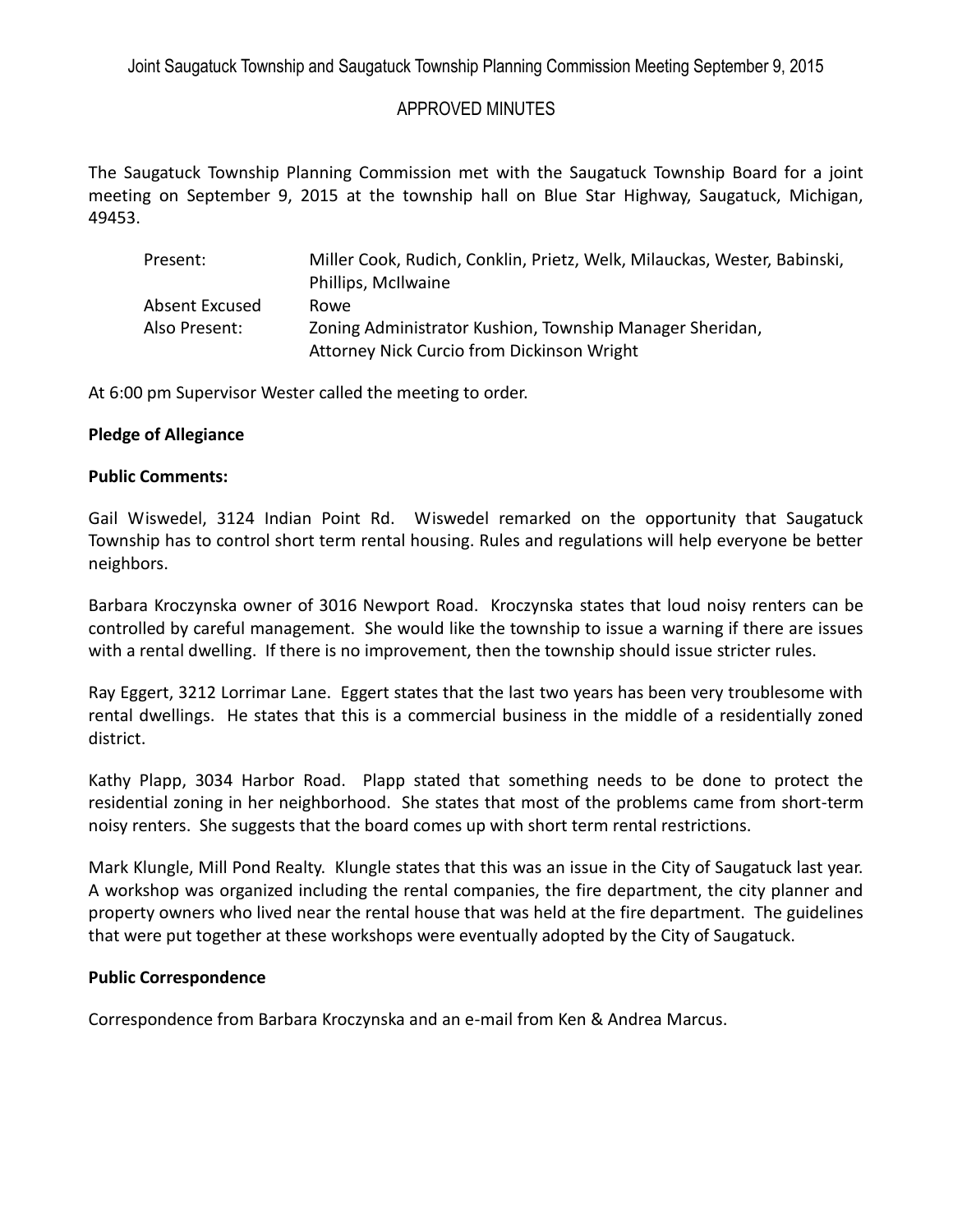Joint Saugatuck Township and Saugatuck Township Planning Commission Meeting September 9, 2015

# APPROVED MINUTES

#### **New Business**

Fireworks Ordinance Discussion. This issue was brought up by the Planning Commission. The new ordinance will allow fireworks on federal holidays, the day before the holiday and the day after the holiday. Prietz noted that according to the new ordinance, fireworks are allowed until 1:00 am but the noise ordinance has a 10:00 pm cutoff time. Attorney Curcio stated that the fireworks ordinance would take precedence over the noise ordinance on the three days on and around the federal holidays. The 1:00 am time is the allowed time according to the state statute. Phillips asked if there would be a permit available for special occasion fireworks. There is a permit process in the ordinance but it would apply to display fireworks which would be intended for a whole community instead of a small private party. The decision to adopt the firework ordinance will take place at the next meeting and, since this is not a zoning ordinance, no public hearing is needed.

Noise Ordinance Discussion. There is an existing noise ordinance and the proposal is to amend that ordinance. ZA Kushion noted that an addition to the ordinance was 'no person shall make any noise by human speech so as to plainly audible for a period of at least five minutes at a distance of 25 feet in any direction between the hours of 10 pm and 7 am'. ZA Kushion also noted that a change to the ordinance involved garbage trucks, allowing garbage pickup between 6 am and 11 pm. Miller Cook asked about the point from where the 25 feet is measured. It would be measured from the edge of the property line. Supervisor Wester asked about lawn maintenance. Attorney Curcio stated that this issue was not addressed in the ordinance. Milauckas asked how the new addition to the ordinance would be enforced. Attorney Curcio stated that the responding offier would stand within the 25 feet distance from the property line to measure the noise level using enforcement standards listed in the ordinance.

Short Term Rental Ordinance Discussion. Attorney Curcio stated that the draft amendment was put together based on recommendations made by ZA Kushion to the board at the last meeting. The basic structure of the existing short term rental ordinance was left intact however some restrictions and regulations were added. The restrictions include limiting the number of people per bedroom and maximum occupancy load. Another addition is the concept of having the owner of the rental dwelling live or conduct business within 45 miles of the township. If the owner of the property does not live within 45 miles, a local agent would need to be appointed. This would not apply to long-term rentals which would be rentals lasting more than one month. Short term rentals would have a minimum of a one week rental period, monitored largely by the turnover in cars. Off street parking and waste disposal are also addressed. Discussion regarding the restrictions on the number of people per bedroom. Supervisor Wester asked that the proposed ordinance be made available on the township website. Conklin asked that our short term rental ordinance be compared to other municipalities in the area. Milauckas asked if instead of having a minimum of one week rental, it could be one rental per week. Phillips stated that he thought that the idea of a local agent needs to be defined more than it is in the draft ordinance. Phillips brought up a sample ordinance from another municipality that includes the regulation that neighbors of the rental dwelling have to be notified when the dwelling is rented and also who the local agent for that rental dwelling is. Supervisor Wester asked for volunteers to be in a workshop. Miller Cook, McIlwaine, Phillips, Conklin, Rudich, Wester and Prietz will be in the workshop along with ZA Kushion and Township Manager Sheridan. Also, fire department personnel,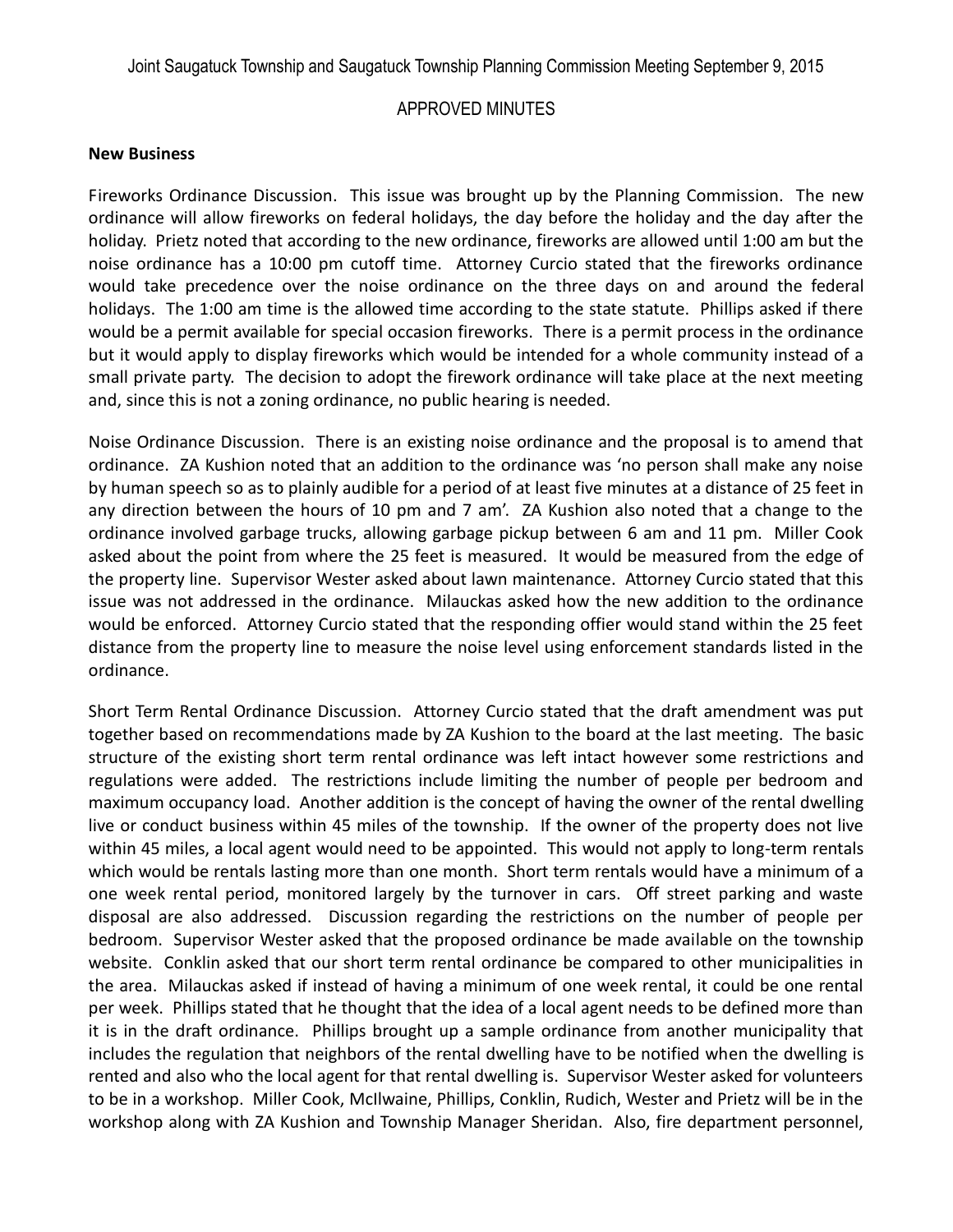Joint Saugatuck Township and Saugatuck Township Planning Commission Meeting September 9, 2015

# APPROVED MINUTES

representatives from the area rental companies and citizens may be included in the workshop. Supervisor Wester would like any owners of area rental companies to give Township Manager Sheridan their contact information so that they could be notified of future meetings.

## **Public Comments**

Kevin Tringali, Tringali states that the one week rental period restriction in the draft ordinance would severely hurt the rental business in the area.

Ethan Barde, Quaint Cottages, Barde states that he is concerned with the one week rental period restriction.

Ray Eggert, 3212 Lorrimar Lane. Eggert states that he is concerned with the amount of traffic that has resulted because of the rental dwellings.

Leslie Pollock, 3036 Harbor Road. Pollock states that there are two rental dwellings in her neighborhood, one for weekly rentals and one for short term rentals. There have not been any problems with weekly rental dwelling but there have been problems with the short term rental. She states that the neighborhood residents have gotten together to try to solve the problems they are having.

Larry Edris, 2534 Lakeshore Dr. Edris states that he hopes that the committee has as much interest in protecting the rights of the residents as well as the rights of the renters. He also stated that he thought the biggest issue will be trying to enforce the rental dwelling ordinance.

Barbara Kroczynska. Kroczynska stated that she does not like the idea of the one week rental period. She also states that she does not want more than 12 people in her house and when there are more people than that in the house, it is because they were invited by the people renting the house

Scott Robinson, 3137 Lighthouse Way. Robinson lives next to several rental houses and has not had any problems with them. He is concerned with the restriction on the number of people per bedroom.

Patrick Monroe, 6074 133<sup>rd</sup> Ave. Monroe states that he would like neighbors to call him if there are any problems with his rental dwelling. He is also concerned with the restriction on the number of people per bedroom.

Tom Nowak, 3213 Silver Lake Rd. – Nowak stated that he thought the rental dwelling ordinance should be on the agenda and adopted at the March meeting.

Greg Janik, 3208 Silver Acres Dr. Janik stated that he strongly suggests capping the maximum load for the rental dwellings.

Chris Mantels, 2454 58<sup>th</sup> St. Martel stated that in an owner occupied home, the residents know where to go in case of a fire but renters would not. He also suggested that the 12 people per rental dwelling unit could be increased but that increase would have to have fire department approval.